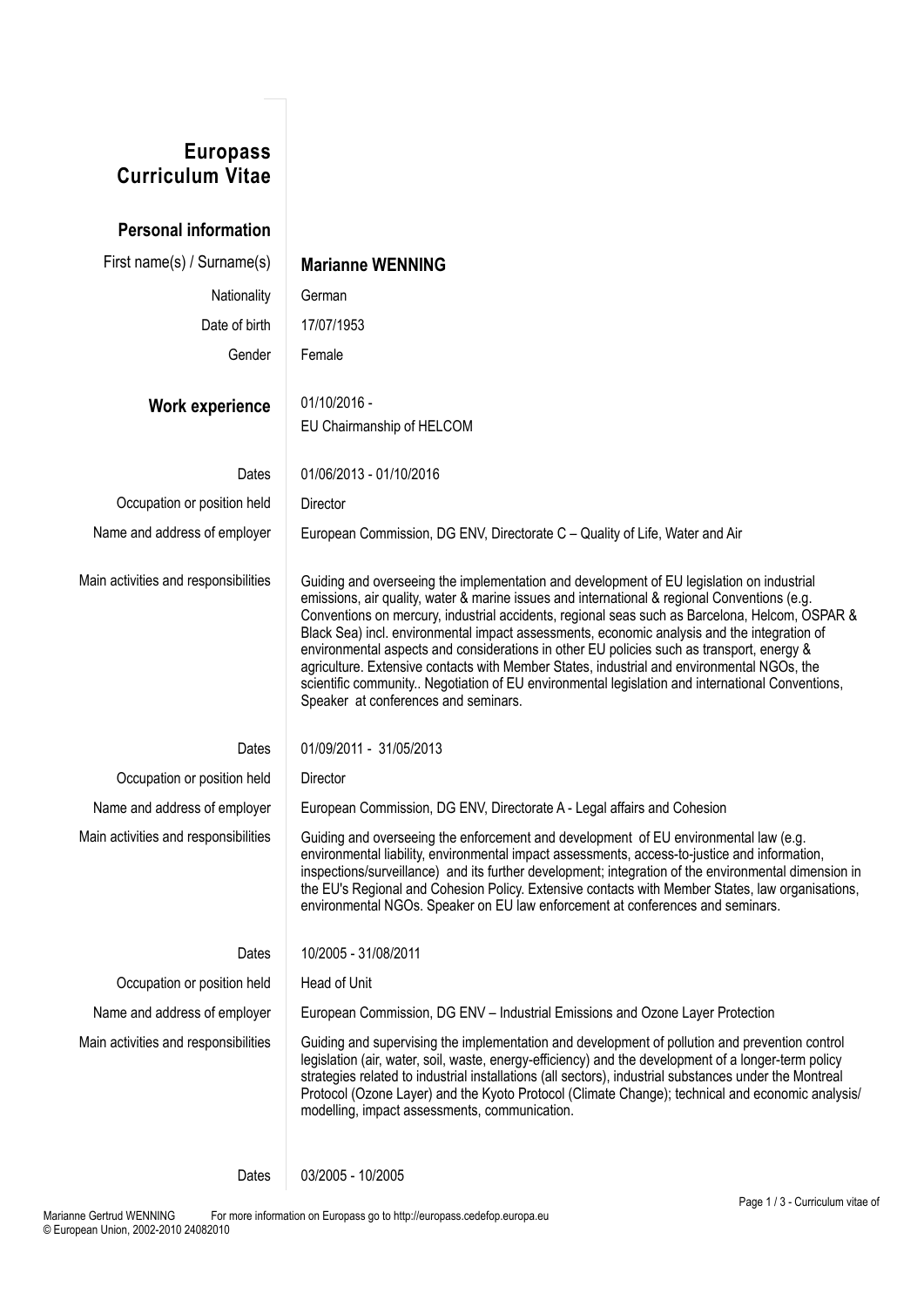| Occupation or position held          | Head of Unit                                                                                                                                                                                                                                                                                                                                                                                                                                                                      |
|--------------------------------------|-----------------------------------------------------------------------------------------------------------------------------------------------------------------------------------------------------------------------------------------------------------------------------------------------------------------------------------------------------------------------------------------------------------------------------------------------------------------------------------|
| Name and address of employer         | European Commission, Europe-Aid - Natural Resources                                                                                                                                                                                                                                                                                                                                                                                                                               |
| Main activities and responsibilities | Guiding and supervising thematic support to EC Delegations worldwide and geographical units<br>within Europe Aid on forestry, rural development, food security, fishery, climate change and<br>environment in order to ensure enhanced quality of EC development assistance programmes;<br>development of appropriate indicators and implementation tools (incl. sector programmes and<br>budgetary aid).                                                                         |
| Dates                                | 01/02/2003 - 03/2005                                                                                                                                                                                                                                                                                                                                                                                                                                                              |
| Occupation or position held          | Head of unit                                                                                                                                                                                                                                                                                                                                                                                                                                                                      |
| Name and address of employer         | European Commission, Europe-Aid - Multi-Sector Thematic Support                                                                                                                                                                                                                                                                                                                                                                                                                   |
| Main activities and responsibilities | Assistance to EC Asia Delegations in preparation and implementation of national programmes/<br>projects including sector programme support and budgetary aid; Thematic support in areas such as<br>health, education, environment, good governance, forestry and rural development.                                                                                                                                                                                               |
| Dates                                | 1999 - 02/2003                                                                                                                                                                                                                                                                                                                                                                                                                                                                    |
| Occupation or position held          | Deputy Head of Unit                                                                                                                                                                                                                                                                                                                                                                                                                                                               |
| Name and address of employer         | European Commission, DG ENV - Climate Change                                                                                                                                                                                                                                                                                                                                                                                                                                      |
| Main activities and responsibilities | Developing EU policies on climate change, the protection of the ozone layer and the integration of<br>climate change concerns into other EU policy areas such as. industry, energy, transport,<br>agriculture.Co-ordinating the first European Climate Change Programme (ECCP) and development<br>of related EU policies. Preparing of and participating in EU internal, bi-lateral and international<br>negotiations on Climate Change/Kyoto Protocol and the Montreal Protocol; |
| Dates                                | 1992 - 1999                                                                                                                                                                                                                                                                                                                                                                                                                                                                       |
| Occupation or position held          | Administrator in the European Commission/DG ENV covering aspects of economic analysis,<br>transport, energy, urban environment.                                                                                                                                                                                                                                                                                                                                                   |
| Name and address of employer         |                                                                                                                                                                                                                                                                                                                                                                                                                                                                                   |
| Main activities and responsibilities |                                                                                                                                                                                                                                                                                                                                                                                                                                                                                   |
| Dates                                |                                                                                                                                                                                                                                                                                                                                                                                                                                                                                   |
| Occupation or position held          |                                                                                                                                                                                                                                                                                                                                                                                                                                                                                   |
| Name and address of employer         |                                                                                                                                                                                                                                                                                                                                                                                                                                                                                   |
| Main activities and responsibilities |                                                                                                                                                                                                                                                                                                                                                                                                                                                                                   |
| Dates                                | 1989 - 1992                                                                                                                                                                                                                                                                                                                                                                                                                                                                       |
| Occupation or position held          | Free-lance policy researcher                                                                                                                                                                                                                                                                                                                                                                                                                                                      |
| Name and address of employer         | World Wide Fund for Nature (WWF- European Office), Institute for European Environmental Policy<br>(IEEP - London Office), International Institute for Environment and Development (IIED)                                                                                                                                                                                                                                                                                          |
| Main activities and responsibilities |                                                                                                                                                                                                                                                                                                                                                                                                                                                                                   |
| Dates                                | 1985 - 1989                                                                                                                                                                                                                                                                                                                                                                                                                                                                       |
| Name and address of employer         | European Pesticides Network – Europe (Brussels at the time)                                                                                                                                                                                                                                                                                                                                                                                                                       |
| Occupation or position held          | European co-ordinator                                                                                                                                                                                                                                                                                                                                                                                                                                                             |
| Main activities and responsibilities |                                                                                                                                                                                                                                                                                                                                                                                                                                                                                   |